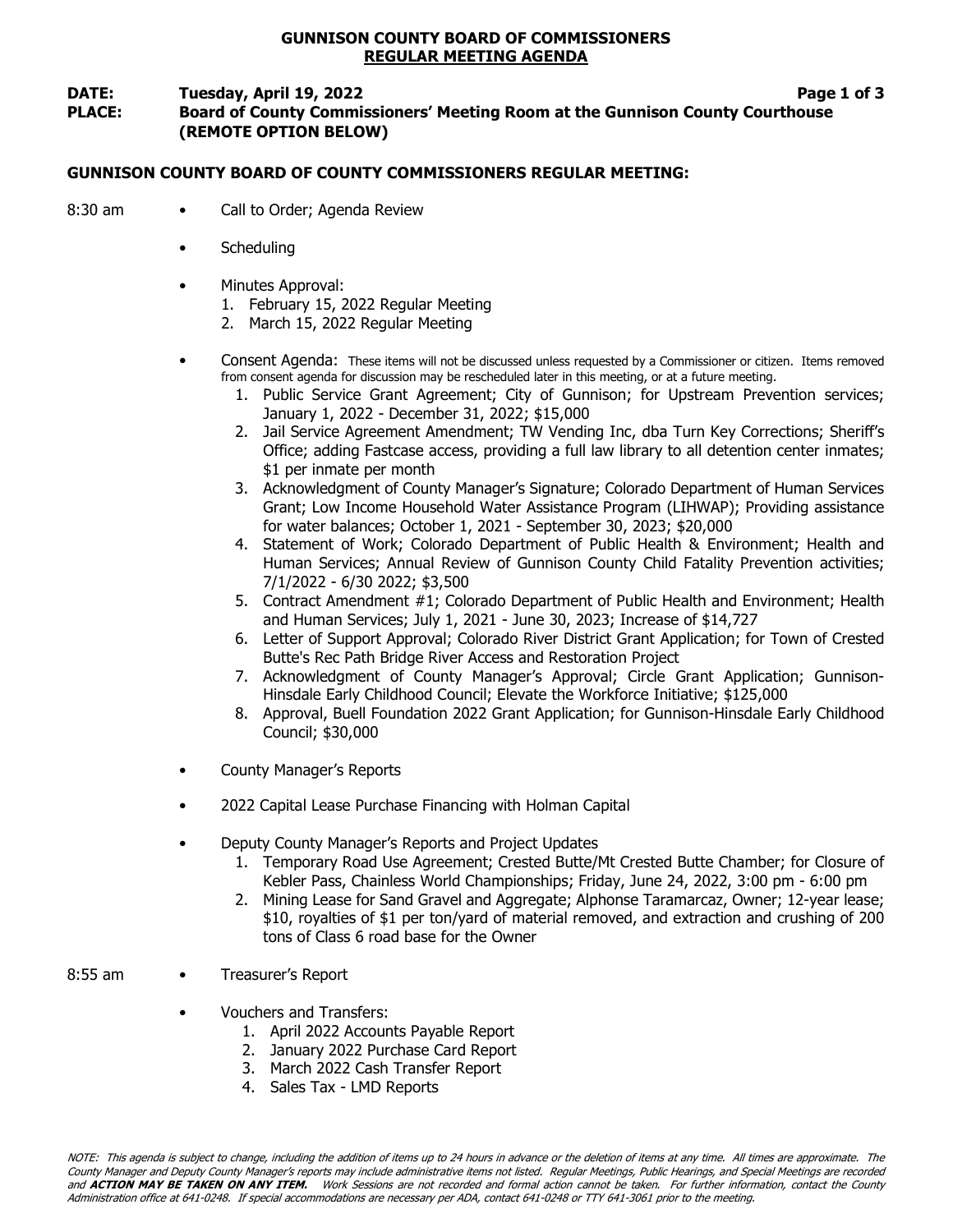#### GUNNISON COUNTY BOARD OF COMMISSIONERS REGULAR MEETING AGENDA

## DATE: Tuesday, April 19, 2022 **Page 2 of 3** PLACE: Board of County Commissioners' Meeting Room at the Gunnison County Courthouse (REMOTE OPTION BELOW)

- 9:00 am Continued Public Hearing; Street and Alley Vacation Request in Ohio City; Jerry and Terry Smith-**Stallard**
- 9:15 am Continued, Two Lot Clusters in Ohio City; Agreement and Declaration; Jerry Stallard and Terry Smith-Stallard; LUC-21-00056
- 9:20 am Boundary Line Adjustment Plat; Lots 8 & 9; Whetstone Industrial Park; LUC-22-00006
- 9:25 am Approval of Application for Gunnison Valley Land Preservation Fund (GVLPF); Gunnison Ranchland Conservation Legacy, 48-acre Marble property; For transaction costs associated with transferring land ownership to the Forest Service; \$10,690
- 9:30 am Motorized Use of Vehicles on County Road #3 in the Marble, Colorado Area
- 9:40 am Unscheduled Citizens: Limit to 5 minutes per item. No formal action can be taken at this meeting.
	- Commissioner Items: Commissioners will discuss among themselves activities that they have recently participated in that they believe other Commissioners and/or members of the public may be interested in hearing about.
- 10:00 am Executive Session, pursuant to C.R.S. § 24-6-402 (4)(e)(I): Determining Positions Relative to Matters That May Be Subject to Negotiations, Developing Strategy for Negotiations Related to Property Located in Gunnison County, Colorado, and pursuant to C.R.S. 24-6-402(4)(b) conferences with the County Attorney or Deputy County Attorney for Gunnison County for the purpose of receiving legal advice related to property located in Gunnison County, Colorado
	- Adjourn

BREAK

#### GUNNISON/HINSDALE BOARD OF HUMAN SERVICES REGULAR MEETING:

10:20 am • (See separate agenda)

#### GUNNISON COUNTY BOARD OF HEALTH:

- 10:50 am Call to Order
	- Finalize 2022 Board of Health Meeting Topics
	- Vital Records 2021 Data Review
	- COVID Update
	- Programmatic Updates
	- Adjourn
- Please Note: Packet materials for the above discussions will be available on the Gunnison County website at http://www.gunnisoncounty.org/meetings prior to the meeting. (continued page 3)